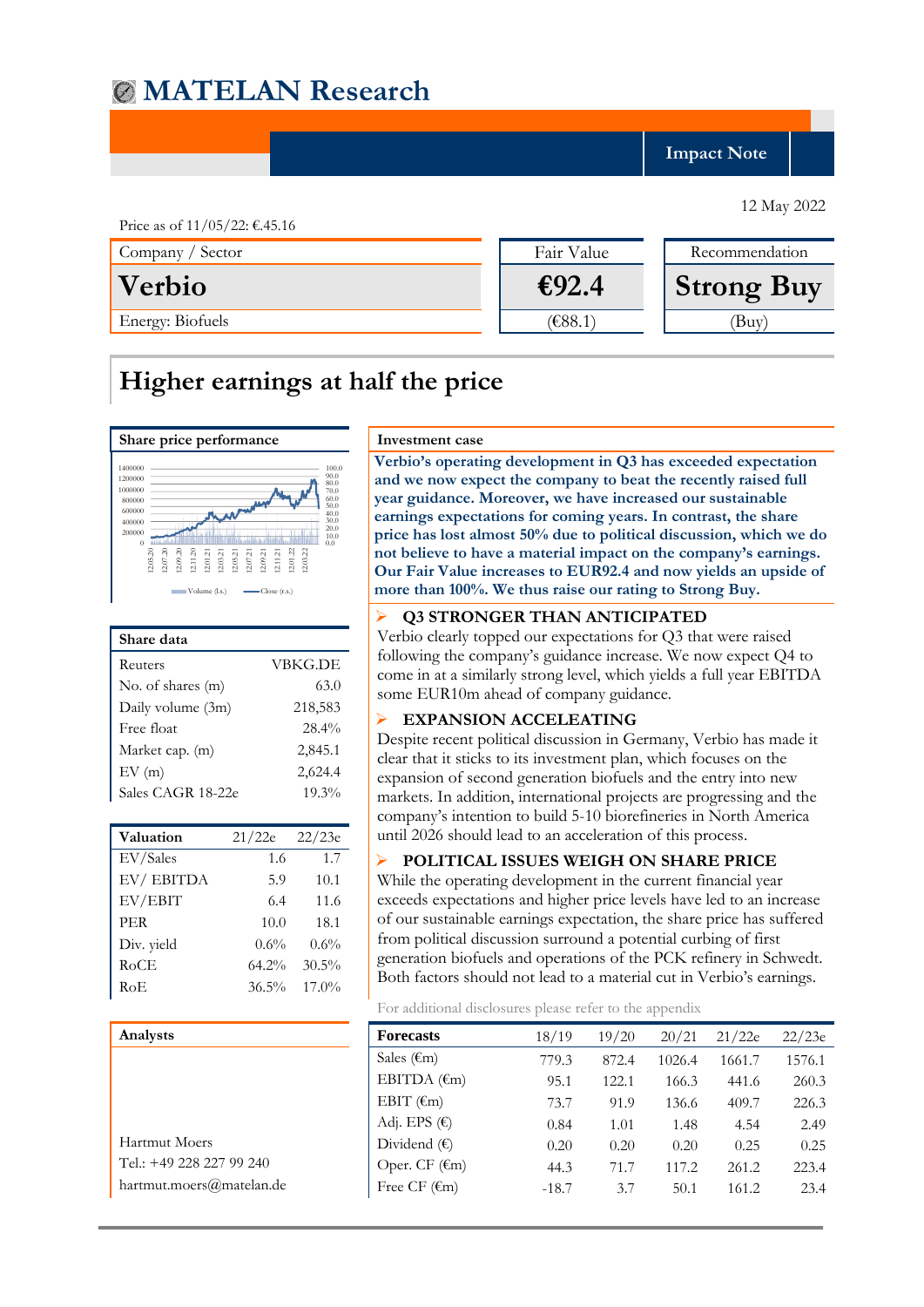| Q3 21/22 review and changes in estimates |             |                          |                         |          |             |                    |                   |  |
|------------------------------------------|-------------|--------------------------|-------------------------|----------|-------------|--------------------|-------------------|--|
| <b>EURm</b>                              | Q3<br>21/22 | Q <sub>3</sub><br>21/22e | Q <sub>3</sub><br>20/21 | Change   | FY<br>20/21 | FY<br>$21/22e$ old | FY<br>$21/22$ new |  |
| Biodiesel                                | 292.0       | 267.9                    | 177.3                   | 64.7%    | 729.9       | 1136.1             | 1170.1            |  |
| Bioethanol                               | 133.7       | 106.2                    | 58.2                    | 129.7%   | 286.6       | 440.5              | 478.4             |  |
| Other                                    | 2.7         | 4.5                      | 2.3                     | $18.4\%$ | 9.8         | 11.2               | 13.2              |  |
| <b>Sales</b>                             | 428.4       | 378.6                    | 237.8                   | 80.2%    | 1026.4      | 1587.8             | 1661.7            |  |
| Gross profit                             | 149.2       | 121.0                    | 60.2                    | 147.8%   | 272.0       | 561.1              | 567.4             |  |
| Margin                                   | 34.8%       | $32.0\%$                 | 25.3%                   |          | 26.5%       | 35.3%              | 34.1%             |  |
| <b>Biodiesel</b>                         | 75.3        | 58.8                     | 28.2                    | 167.0%   | 93.2        | 266.7              | 265.3             |  |
| Bioethanol                               | 52.0        | 40.9                     | 4.0                     | 1200.0%  | 70.6        | 162.5              | 174.4             |  |
| Other                                    | 0.4         | 0.2                      | 0.2                     | 119.4%   | 2.5         | 1.9                | 1.9               |  |
| <b>EBITDA</b>                            | 127.7       | 99.9                     | 32.4                    | 294.3%   | 166.3       | 431.1              | 441.6             |  |
| Margin                                   | 29.8%       | 26.4%                    | 13.6%                   |          | 16.2%       | 27.2%              | 26.6%             |  |
| <b>EBIT</b>                              | 119.2       | 92.1                     | 25.4                    | 369.5%   | 136.6       | 400.1              | 409.7             |  |
| Margin                                   | 27.8%       | 24.3%                    | 10.7%                   |          | 13.3%       | 25.2%              | 24.7%             |  |
| Net Profit a.m.                          | 79.6        | 63.6                     | 17.6                    | 353.1%   | 93.2        | 279.2              | 285.9             |  |

# Q3 RESULTS BETTER THAN EXPECTED

Source: Verbio, Matelan Research estimates, Q3 and FY 21/21e old estimates were already raised following the increase in FY guidance.

| Operational<br>performance is<br>outstanding | Ahead of the publication of Q3 results, Verbio had raised its guidance for the<br>full year, which indicated already that Q3 must have been very strong.<br>Against this background we had upped our expectations for Q3 and even<br>more so for Q4 results. Actual number have now come in even stronger.<br>Both divisions clearly beat our estimates at the sales as well as at the<br>EBITDA level. The group reports a hedging gain of EUR9m but group<br>EBITDA exceeds our estimate by almost 30m, so that we see a strong<br>operational outperformance. EBITDA margin in the quarter reached almost<br>30%. We had repeatedly highlighted that we expect the recent oil and gas<br>price increases to lead to a widening of margins and that Verbio should<br>benefit even stronger from this effect in particular due to its flexibility on the<br>feedstock side. However, we had still not anticipated the extent that the<br>company has now reported. Within this context it should be kept in mind<br>that Verbio has benefitted from this effect only since the end of February, i.e.<br>a bit more than one month of the quarter under review. |
|----------------------------------------------|-----------------------------------------------------------------------------------------------------------------------------------------------------------------------------------------------------------------------------------------------------------------------------------------------------------------------------------------------------------------------------------------------------------------------------------------------------------------------------------------------------------------------------------------------------------------------------------------------------------------------------------------------------------------------------------------------------------------------------------------------------------------------------------------------------------------------------------------------------------------------------------------------------------------------------------------------------------------------------------------------------------------------------------------------------------------------------------------------------------------------------------------------------------------|
| EUR147m in net cash                          | Cash flow was held back in particular by a quite strong increase in receivables<br>but also stocks. Thus, operating cash flow came to "only" EUR65m in the<br>quarter. With another EUR35m invested in the expansion, free cash flow<br>reached EUR30m in Q3, of which EUR13m were paid out to shareholders as<br>dividends. Net cash increased to EUR147.5m. Net cash is expected to rise to<br>EUR220m in the fourth quarter with some release of working capital adding<br>to strong cash earnings.                                                                                                                                                                                                                                                                                                                                                                                                                                                                                                                                                                                                                                                          |
| Full year guidance<br>should be beaten       | Management has made it clear that it remains very bullish for the fourth<br>quarter. Raw materials have already been contracted and the current forward<br>curve suggests only slight decreases from current price levels. The company's<br>EBITDA guidance of EUR430m should thus be taken as a minimum<br>amount. Compared to Q3, we now expect slightly lower selling price levels<br>and slightly higher raw material costs but this should be compensated for by<br>two other factors. Firstly, the company is benefitting from the higher margins<br>throughout the entire quarter. In addition, Verbio had quite high inventory<br>changes in Q3, coming from gas production that has not yet been sold.                                                                                                                                                                                                                                                                                                                                                                                                                                                 |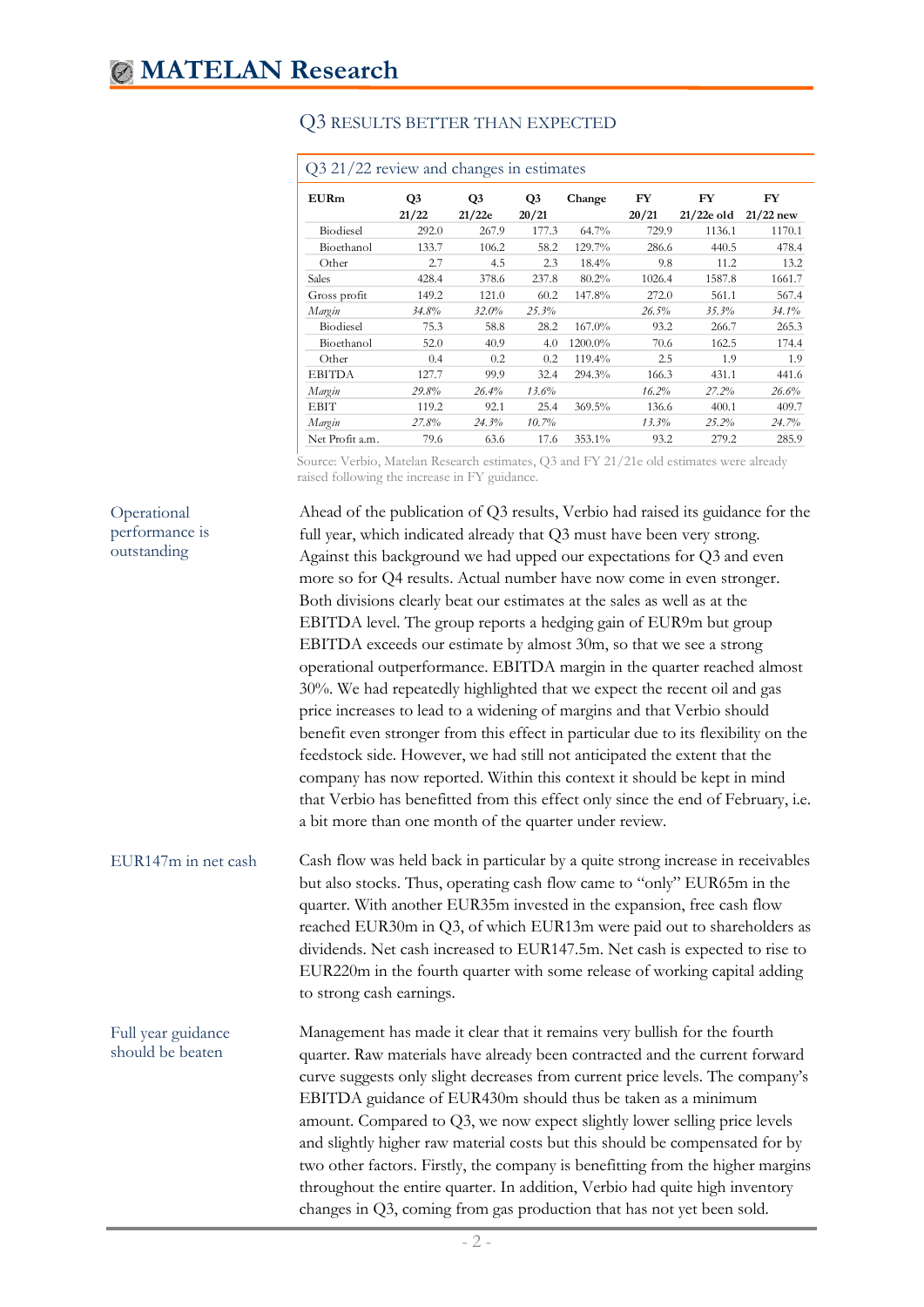Management has made it clear that it is working on the sale of this gas in Q4, which should yield an additional margin. We would thus not expect Q4 to fall short of Q3, which implies a full year EBITDA of at least EUR440m.

## EXPANSION REMAINS IN FULL SWING

Despite the current debate about potential changes in the German regulation with regard to first generation biofuels and the consequences of a potential German ban on Russian oil, Verbio has made it clear that it sticks to its current investment plan "Fit for 2023". This comprises in particular a doubling of the company's advanced biodiesel capacity in Germany to 100.000 tonnes as well as a 50% increase in bioethanol capacity, which allows for the production of additional biomethane from waste materials. Planning for these German projects is in progress and construction will commence in the second half of 2022. Within this context, management has highlighted that in bioethanol its does not use any raw materials that can be used as food and that already 25% of its capacity is already producing second generation biofuels. Moreover, the company remains committed to its entry into the BioLNG and the sustainable chemicals markets. Construction of a liquefaction plant as well as the sites for the catalyst and the ethenolysis shall start in Autumn of this year.

In addition, Verbio is making progress with regard to internationalisation. The inauguration of its new American biomethane site in Nevada, Iowa, took place on May, 6th. Management expects that the site will already produce at full capacity over the Summer. The new biomethane site in Punjab, India, will be inaugurated at the end of May. As part of its "Fit for 2023" programme, the company remains committed to a production of 680.000 MWh of biomethane from waste materials and 60.000.000 gallons of ethanol in North America. Most importantly, management has highlighted that the business case for these investments has improved considerably due to the recent price increases. Against this background, the company is now considering to build 5-10 new biorefineries in North America until 2026.

## POLITICAL ISSUES HAVE WEIGHED ON SHARE PRICE

While Verbio's results are approaching new highs and expansion is in full swing, the company's share price has suffered quite dramatically. Firstly, German ministers Schulze (Foreign relations, SPD) and Lemke (Environment, Greens) have indicated that they are looking into a further curbing of first generation biofuels in order to free agricultural areas for the production of food. We had already discussed this issue in our latest note, singling out Verbio's exposure to first generation biofuels and arguing that the German cap on first generation biofuels is already much tighter than the EU allowance, that such political processes to change existing laws tend to take time and usually give the companies time to adapt to new rules and, most importantly, that any further shortfall on the first generation side should be compensated with additional demand for advanced biofuels, of which Verbio is the largest producer in Europe. In addition, it should be realised that the German transport minister, Wissing (FDP), should not support such a step as the transport sector is the one that is already missing its  $CO<sub>2</sub>$ 

Expansion in Germany in progress – Increasing focus on advanced biofuels and new markets

Acceleration of internationalisation is upcoming

Discussion on limiting first generation biofuels further has cost the share price 18%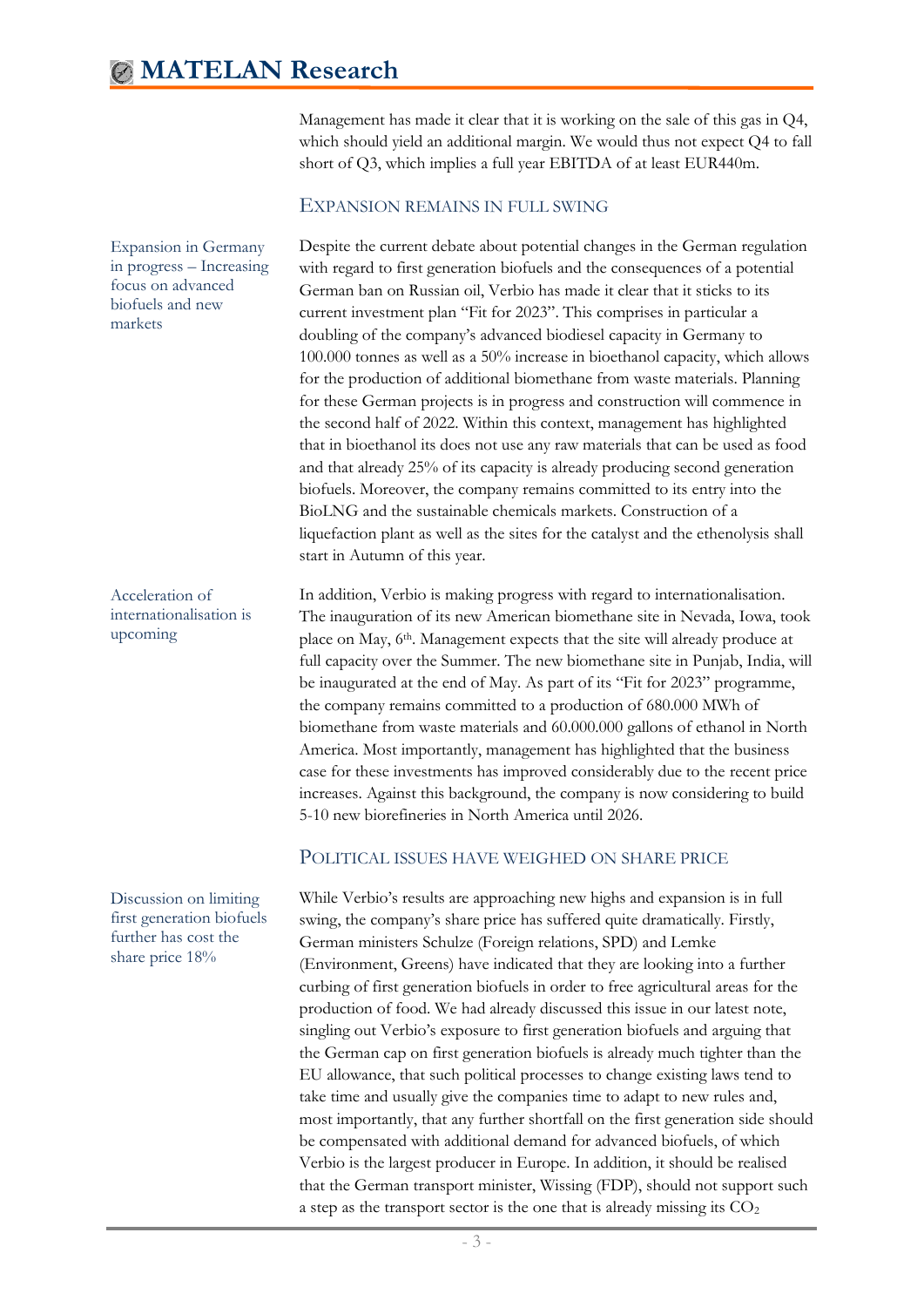reduction targets by far. Finally, it should be clear, that Verbio is not restricted to the German market but could export its remaining first generation biofuels. Against this background we do not price in any major impact in our earnings projections but increase the risk factor to somewhat. This has a small impact on valuation but clearly not the 18% that this discussion has taken off the stocks market capitalisation.

In addition, Germany's intention to put a ban on Russian oil could have an impact on the refinery in Schwedt, which processes Russian oil and is one of Verbio's major clients. This has caused the share price to drop an additional 30%. It is clear that Schwedt is the main supplier of oil products in Eastern Germany. Moreover, the entire region around Schwedt is dependent upon the refinery. With an embargo on Russian oil becoming increasing likely one idea is that Schwedt should process oil from other sources, even against the will of the major shareholder of the refinery, Rosneft. In the medium term, a shift to the production of hydrogen is envisaged. Verbio has made it clear that it intends to become a part in the solution for Schwedt. Moreover, it has existing contracts with the major shareholder of the refinery, Rosneft, as well as with a second shareholder, Shell, and Verbio would be prepared to fulfil these contracts, even in the case that it would have to deliver its products to other German sites of these companies. As German demand for biofuels is not likely to shrink materially as a result of an embargo on Russian oil, biofuels would have to be distributed differently, should the worst case arise. Potential Russian oil embargo added another 30% decline

## RATING INCREASE TO STRONG BUY

Increased earnings prospects

Bringing it all together, we see a third quarter result clearly ahead of our expectations. We expect Q4 to come in at least on the same level, thereby beating the recently raised company guidance for the full year. We thus raise our full year EBITDA estimate to more than EUR440m. In our large Verbio report from February 2022, we had calculated a sustainable EBITDA level of EUR200m in 2022/23, which should be driven to EUR300m by 2024/25 due to the expansion plans. Taking account of the higher price and margin levels we now arrive at level of EUR260m in 2022/23 and EUR342m in 2024/45.



Source: Matelan Research estimates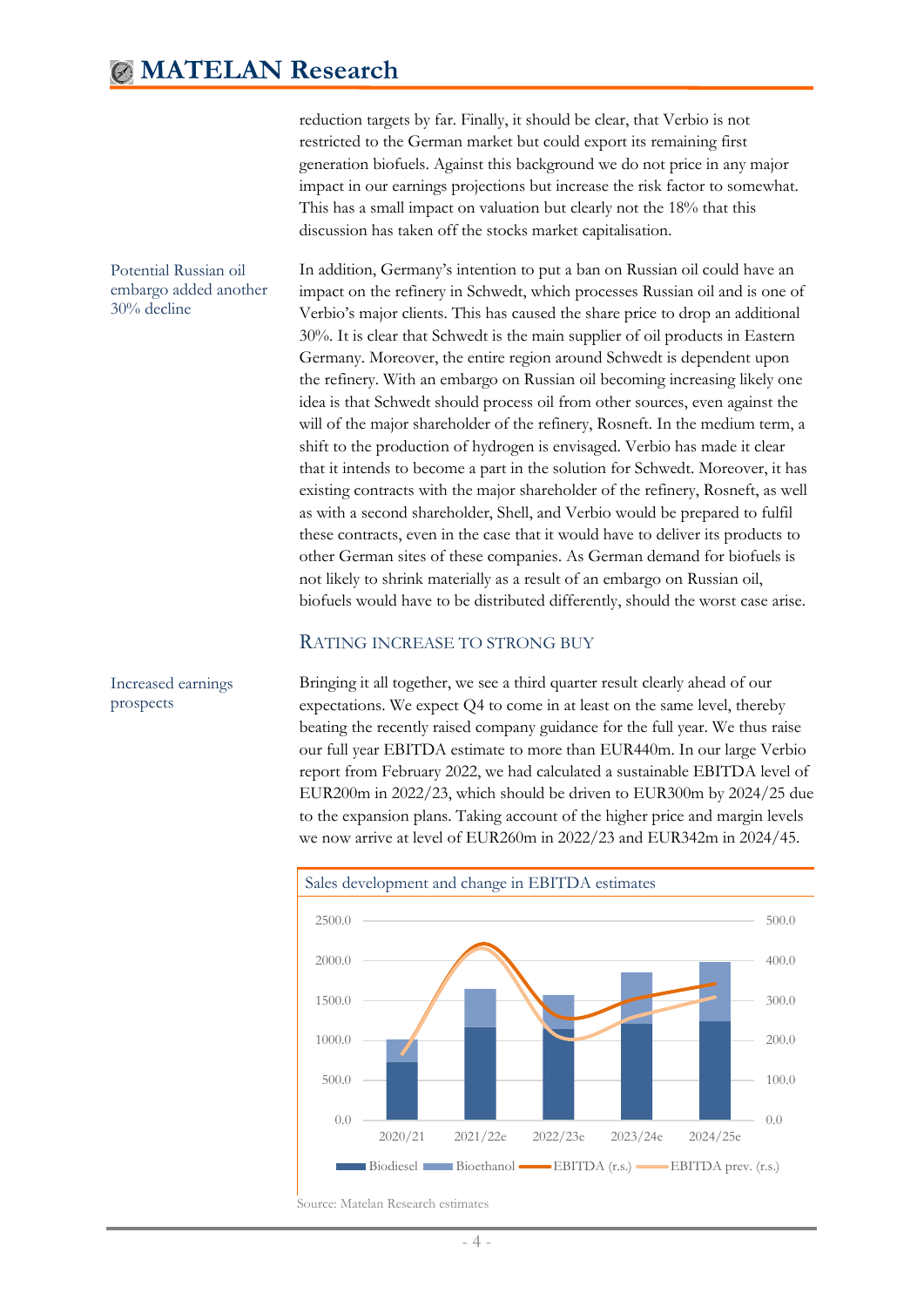This calculation does not include major changes in the German law nor a standstill at the refinery in Schwedt. However, we have made it clear that whatever happens with regard to these issues, it is unlikely that Verbio should see a significant impact on its earnings. We have, however, raised the risk premium in our model to reflect the uncertainty that product sales might in future be generated at increased transport costs. As the effect of the increase in earnings expectations is stronger than increase in the risk factor, our fair value comes up to EUR92.4. In contrast, the share price is trading at roughly half the value before the start of the political discussion. This makes it a very easy investment case and we raise our rating to Strong Buy.

<sup>…</sup> at a 50% discount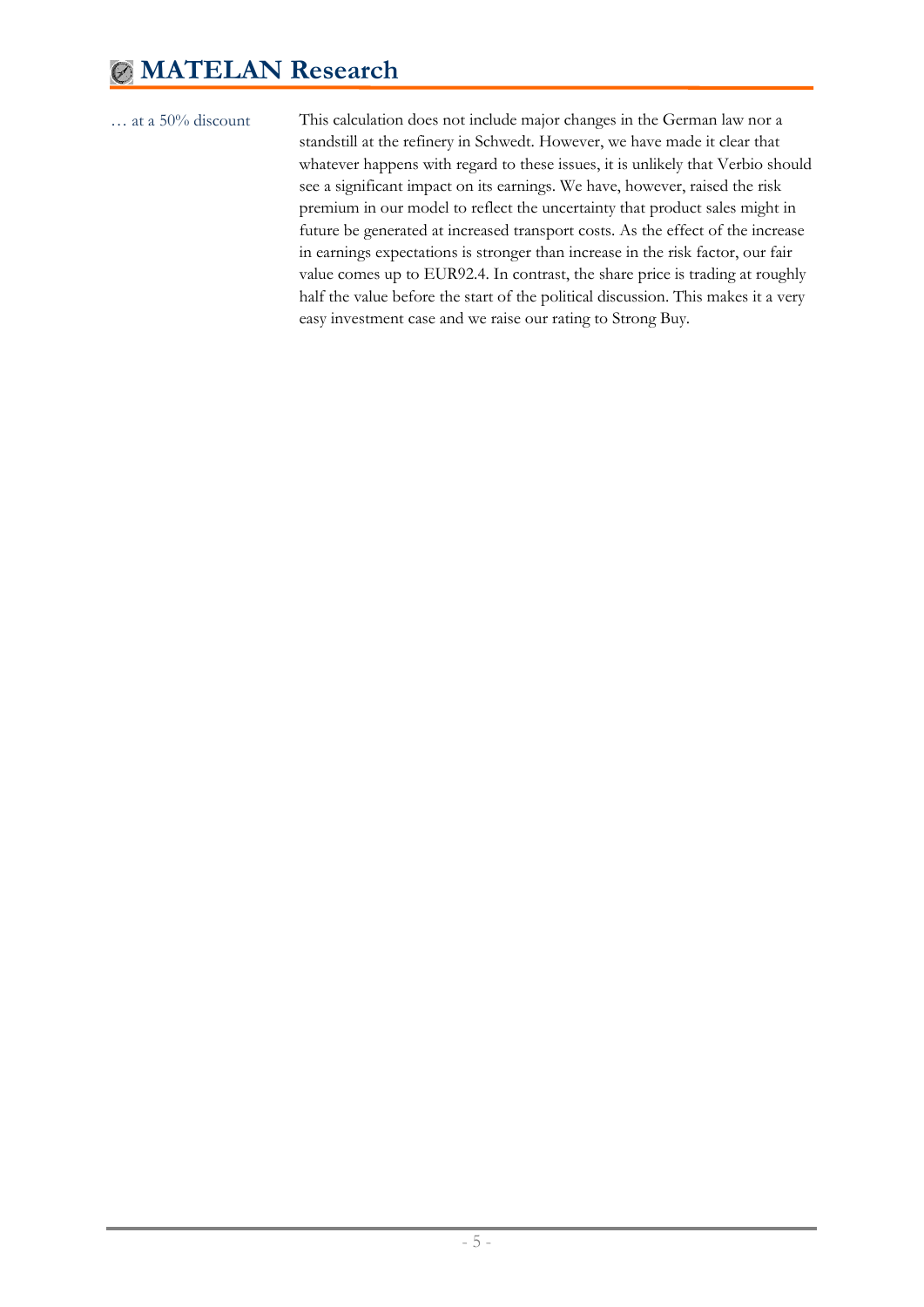

















In EURm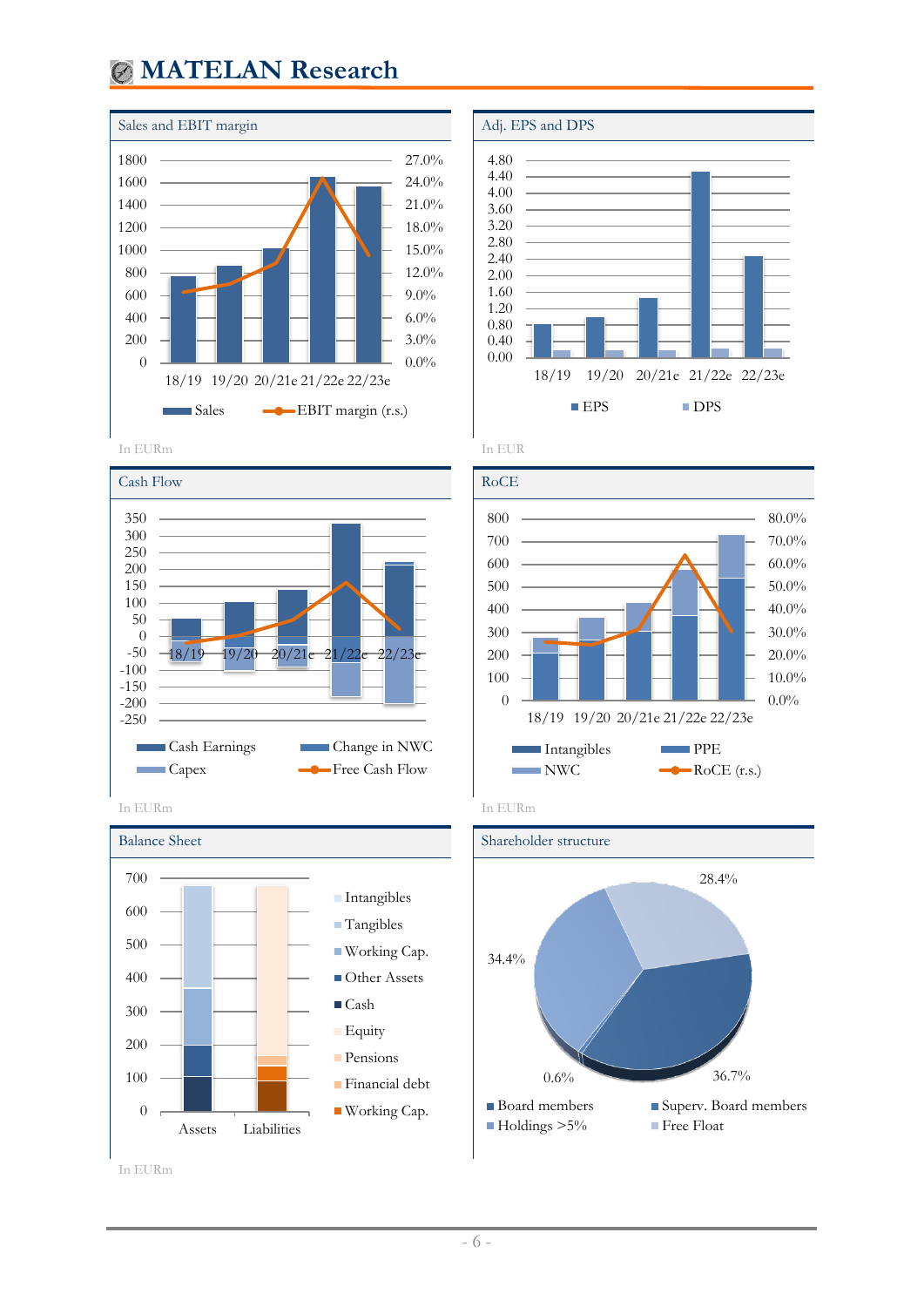| <b>EURm</b>              | 2018/19  | 2019/20  |          | 2020/21 2021/22e 2022/23e |            |
|--------------------------|----------|----------|----------|---------------------------|------------|
| <b>Sales</b>             | 779.3    | 872.4    | 1.026.4  | 1,661.7                   | 1,576.1    |
| Growth                   |          | 11.9%    | 17.6%    | 61.9%                     | $-5.2\%$   |
| Material costs           | $-618.4$ | $-673.5$ | $-754.4$ | $-1,094.3$                | $-1,231.7$ |
| Gross profit             | 160.9    | 198.9    | 272.0    | 567.4                     | 344.3      |
| Gross margin             | 20.7%    | 22.8%    | 26.5%    | 34.1%                     | 21.8%      |
| Other operating costs    | $-28.6$  | $-31.9$  | $-51.2$  | $-60.8$                   | $-16.0$    |
| <b>EBITDA</b>            | 95.1     | 122.1    | 166.3    | 441.6                     | 260.3      |
| Margin                   | 12.2%    | 14.0%    | 16.2%    | 26.6%                     | 16.5%      |
| Depreciation             | $-21.4$  | $-30.2$  | $-29.7$  | $-31.9$                   | $-34.0$    |
| <b>EBIT</b>              | 73.7     | 91.9     | 136.6    | 409.7                     | 226.3      |
| Margin                   | 9.5%     | 10.5%    | 13.3%    | 24.7%                     | 14.4%      |
| Financial result         | $-0.6$   | $-0.9$   | $-1.3$   | $-1.0$                    | $-1.7$     |
| EBT                      | 73.1     | 91.0     | 135.4    | 408.7                     | 224.6      |
| Taxes                    | $-21.4$  | $-27.2$  | $-41.8$  | $-122.6$                  | $-67.4$    |
| Net profit               | 51.7     | 63.8     | 93.5     | 286.1                     | 157.2      |
| Minorities / Discon. Op. | 1.1      | $-0.4$   | $-0.3$   | $-0.2$                    | $-0.2$     |
| Net profit a.m.          | 52.8     | 63.4     | 93.2     | 285.9                     | 157.0      |
| Growth                   | n.m.     | n.m.     | n.m.     | n.m.                      | n.m.       |
| No of shares             | 63.0     | 63.0     | 63.0     | 63.0                      | 63.0       |
| EPS                      | 0.84     | 1.01     | 1.48     | 4.54                      | 2.49       |
| Adj. EPS                 | 0.84     | 1.01     | 1.48     | 4.54                      | 2.49       |
| Growth                   | n.m.     | n.m.     | n.m.     | n.m.                      | n.m.       |
| Dividend                 | 0.20     | 0.20     | 0.20     | 0.25                      | 0.25       |

| Cash Flow               |         |         |         |                           |          |
|-------------------------|---------|---------|---------|---------------------------|----------|
| EURm                    | 2018/19 | 2019/20 |         | 2020/21 2021/22e 2022/23e |          |
| <b>EBIT</b>             | 73.7    | 91.9    | 136.6   | 409.7                     | 226.3    |
| Depreciation            | 21.4    | 30.2    | 29.7    | 31.9                      | 34.0     |
| Other non-cash items    | $-13.4$ | $-3.2$  | 19.5    | 20.0                      | 20.0     |
| Cash taxes              | $-25.2$ | $-13.5$ | $-44.5$ | $-122.6$                  | $-67.4$  |
| Cash earnings           | 56.5    | 105.3   | 141.4   | 339.0                     | 212.9    |
| Change in NWC           | $-12.2$ | $-33.7$ | $-24.2$ | $-77.8$                   | 10.5     |
| CF from operations      | 44.3    | 71.7    | 117.2   | 261.2                     | 223.4    |
| Capex                   | $-63.0$ | $-68.0$ | $-67.1$ | $-100.0$                  | $-200.0$ |
| Other investm./divestm. | 2.0     | 0.3     | 0.1     | 0.0                       | 0.0      |
| CF from investing       | $-61.0$ | $-67.7$ | $-66.9$ | $-100.0$                  | $-200.0$ |
| CF from fin. and other  | $-8.8$  | 6.8     | $-19.1$ | $-16.3$                   | $-18.4$  |
| Change in cash          | $-25.5$ | 10.8    | 31.1    | 145.0                     | 5.0      |

|                              | 2018/19 | 2019/20 |         | 2020/21 2021/22e 2022/23e |          |
|------------------------------|---------|---------|---------|---------------------------|----------|
| Share price                  | 6.56    | 9.35    | 27.57   | 45.16                     | 45.16    |
| x No of shares               | 63.0    | 63.0    | 63.0    | 63.0                      | 63.0     |
| <b>Market Capitalisation</b> | 413.3   | 589.1   | 1,736.9 | 2,845.1                   | 2,845.1  |
| + Net financial debt         | $-53.0$ | $-43.6$ | $-75.0$ | $-220.0$                  | $-225.0$ |
| + Pension provision          | 0.2     | 0.1     | 0.1     | 0.1                       | 0.1      |
| $+$ Minorities               | $-0.3$  | 1.7     | 2.0     | 2.0                       | 2.0      |
| - Participations             | $-0.1$  | $-2.8$  | $-2.8$  | $-2.8$                    | $-2.8$   |
| <b>Enterprise Value</b>      | 360.0   | 544.4   | 1,661.2 | 2,624.4                   | 2,619.4  |
| Sales                        | 779.3   | 872.4   | 1,026.4 | 1,661.7                   | 1,576.1  |
| Adj. EBITDA                  | 95.1    | 122.1   | 166.3   | 441.6                     | 260.3    |
| Adj. EBIT                    | 73.7    | 91.9    | 136.6   | 409.7                     | 226.3    |
| Adj. Net profit a.m.         | 52.8    | 63.4    | 93.2    | 285.9                     | 157.0    |
| EV / Sales                   | 0.5     | 0.6     | 1.6     | 1.6                       | 1.7      |
| EV / EBITDA                  | 3.8     | 4.5     | 10.0    | 5.9                       | 10.1     |
| EV / EBIT                    | 4.9     | 5.9     | 12.2    | 6.4                       | 11.6     |
| РE                           | 7.8     | 9.3     | 18.6    | 10.0                      | 18.1     |

Source: Verbio, Matelan Research

| P & L                    |          |          |          |                           |            | <b>Balance Sheet</b>       |         |         |                           |         |
|--------------------------|----------|----------|----------|---------------------------|------------|----------------------------|---------|---------|---------------------------|---------|
| <b>EURm</b>              | 2018/19  | 2019/20  |          | 2020/21 2021/22e 2022/23e |            | <b>EURm</b>                | 2018/19 | 2019/20 | 2020/21 2021/22e 2022/23e |         |
| <b>Sales</b>             | 779.3    | 872.4    | 1.026.4  | 1,661.7                   | 1,576.1    | Intangible assets          | 0.9     | 0.7     | 0.6                       | 0.8     |
| Growth                   |          | 11.9%    | 17.6%    | 61.9%                     | $-5.2%$    | Tangible assets            | 209.3   | 267.6   | 306.8                     | 374.9   |
| Material costs           | $-618.4$ | $-673.5$ | $-754.4$ | $-1,094.3$                | $-1,231.7$ | Participations             | 0.1     | 2.8     | 2.8                       | 2.8     |
| Gross profit             | 160.9    | 198.9    | 272.0    | 567.4                     | 344.3      | Other non-current assets   | 3.9     | 2.7     | 2.1                       | 58.8    |
| Gross margin             | 20.7%    | 22.8%    | 26.5%    | 34.1%                     | 21.8%      | Non-current assets         | 214.2   | 273.8   | 312.3                     | 437.3   |
| Other operating costs    | $-28.6$  | $-31.9$  | $-51.2$  | $-60.8$                   | $-16.0$    | Inventories                | 63.1    | 78.8    | 101.5                     | 164.3   |
| <b>EBITDA</b>            | 95.1     | 122.1    | 166.3    | 441.6                     | 260.3      | Receivables                | 48.5    | 64.7    | 69.6                      | 112.6   |
| Margin                   | 12.2%    | 14.0%    | 16.2%    | 26.6%                     | 16.5%      | Cash                       | 63.1    | 73.9    | 105.0                     | 250.0   |
| Depreciation             | $-21.4$  | $-30.2$  | $-29.7$  | $-31.9$                   | $-34.0$    | Other current assets       | 36.1    | 38.1    | 90.3                      | 42.0    |
| <b>EBIT</b>              | 73.7     | 91.9     | 136.6    | 409.7                     | 226.3      | <b>Current Assets</b>      | 210.8   | 255.4   | 366.3                     | 568.9   |
| Margin                   | 9.5%     | 10.5%    | 13.3%    | 24.7%                     | 14.4%      | <b>Total assets</b>        | 424.9   | 529.2   | 678.6                     | 1,006.2 |
| Financial result         | $-0.6$   | $-0.9$   | $-1.3$   | $-1.0$                    | $-1.7$     | Equity                     | 339.2   | 389.1   | 507.8                     | 781.4   |
| <b>EBT</b>               | 73.1     | 91.0     | 135.4    | 408.7                     | 224.6      | Minorities                 | $-0.3$  | 1.7     | 2.0                       | 2.0     |
| Taxes                    | $-21.4$  | $-27.2$  | $-41.8$  | $-122.6$                  | $-67.4$    | Total equity               | 338.9   | 390.8   | 509.9                     | 783.4   |
| Net profit               | 51.7     | 63.8     | 93.5     | 286.1                     | 157.2      | LT financial liabilities   | 0.1     | 30.1    | 30.0                      | 30.0    |
| Minorities / Discon. Op. | 1.1      | $-0.4$   | $-0.3$   | $-0.2$                    | $-0.2$     | Pension provisions         | 0.2     | 0.1     | 0.1                       | 0.1     |
| Net profit a.m.          | 52.8     | 63.4     | 93.2     | 285.9                     | 157.0      | OtherLT liabilities        | 6.9     | 19.1    | 15.3                      | 33.8    |
| Growth                   | n.m.     | n.m.     | n.m.     | n.m.                      | n.m.       | Non-current liabilities    | 7.1     | 49.3    | 45.5                      | 63.9    |
| No of shares             | 63.0     | 63.0     | 63.0     | 63.0                      | 63.0       | ST financial liabilities   | 10.0    | 0.1     | 0.0                       | 0.0     |
| <b>EPS</b>               | 0.84     | 1.01     | 1.48     | 4.54                      | 2.49       | Payables                   | 41.3    | 41.1    | 45.4                      | 73.5    |
| Adj. EPS                 | 0.84     | 1.01     | 1.48     | 4.54                      | 2.49       | Other ST liabilities       | 27.6    | 47.8    | 77.9                      | 85.5    |
| Growth                   | n.m.     | n.m.     | n.m.     | n.m.                      | n.m.       | <b>Current liabilities</b> | 78.9    | 89.1    | 123.3                     | 158.9   |
| Dividend                 | 0.20     | 0.20     | 0.20     | 0.25                      | 0.25       | <b>Total liabilities</b>   | 424.9   | 529.2   | 678.6                     | 1,006.2 |

# Segments and adjusted earnings

| <b>EURm</b>        | 2018/19 | 2019/20 |         | 2020/21 2021/22e 2022/23e |         |
|--------------------|---------|---------|---------|---------------------------|---------|
| Biodiesel          | 514.5   | 588.2   | 729.9   | 1,170.1                   | 1,147.9 |
| Bioethanol/-methan | 254.7   | 275.2   | 286.6   | 478.4                     | 424.4   |
| Other              | 16.7    | 15.8    | 16.7    | 19.2                      | 9.8     |
| Consolidation      | $-6.6$  | $-6.9$  | $-6.8$  | $-6.0$                    | $-6.0$  |
| <b>Sales</b>       | 779.3   | 872.4   | 1,026.4 | 1,661.7                   | 1,576.1 |
| Growth             |         | 11.9%   | 17.6%   | 61.9%                     | $-5.2%$ |
| Biodiesel          | 70.7    | 46.1    | 93.2    | 265.3                     | 156.8   |
| Bioethanol/-methan | 23.8    | 74.0    | 70.6    | 174.4                     | 103.0   |
| Other              | 0.6     | 2.0     | 2.5     | 1.9                       | 0.6     |
| Consolidation      | 0.0     | 0.0     | 0.0     | 0.0                       | 0.0     |
| <b>EBITDA</b>      | 95.1    | 122.1   | 166.3   | 441.6                     | 260.3   |
| Margin             | 12.2%   | 14.0%   | 16.2%   | 26.6%                     | 16.5%   |
|                    |         |         |         |                           |         |

# Valuation multiples Key operational indicators

|                        | 2018/19 | 2019/20  |         | 2020/21 2021/22e 2022/23e |          |
|------------------------|---------|----------|---------|---------------------------|----------|
| Equity ratio           | 79.8%   | 73.9%    | 75.1%   | 77.9%                     | 83.3%    |
| Gearing                | 0.0     | 0.1      | 0.1     | 0.0                       | 0.0      |
| Asset turnover         | 3.6     | 3.2      | 3.3     | 3.8                       | 2.9      |
| NWC / sales            | $9.0\%$ | 11.7%    | 12.2%   | 12.2%                     | 12.2%    |
| Payable days outst.    | 19.4    | 17.2     | 16.1    | 16.1                      | 16.1     |
| Receivable days outst. | 22.7    | 27.1     | 24.7    | 24.7                      | 24.7     |
| Fix operating assets   | 214.1   | 270.9    | 309.5   | 434.5                     | 548.5    |
| NWC.                   | 70.3    | 102.4    | 125.6   | 203.4                     | 192.9    |
| Capital employed       | 284.4   | 373.3    | 435.1   | 637.9                     | 741.4    |
| RoE.                   | 15.3%   | 16.3%    | 18.3%   | 36.5%                     | 17.0%    |
| RoA                    | 17.3%   | $17.4\%$ | 20.1%   | 40.7%                     | 20.4%    |
| RoCE                   | 25.9%   | 24.6%    | 31.4%   | 64.2%                     | 30.5%    |
| Gross margin           | 20.7%   | 22.8%    | 26.5%   | 34.1%                     | 21.8%    |
| EBITDA margin          | 12.2%   | 14.0%    | 16.2%   | 26.6%                     | 16.5%    |
| EBIT margin            | 9.5%    | $10.5\%$ | 13.3%   | 24.7%                     | 14.4%    |
| Net profit margin      | 6.8%    | 7.3%     | $9.1\%$ | 17.2%                     | $10.0\%$ |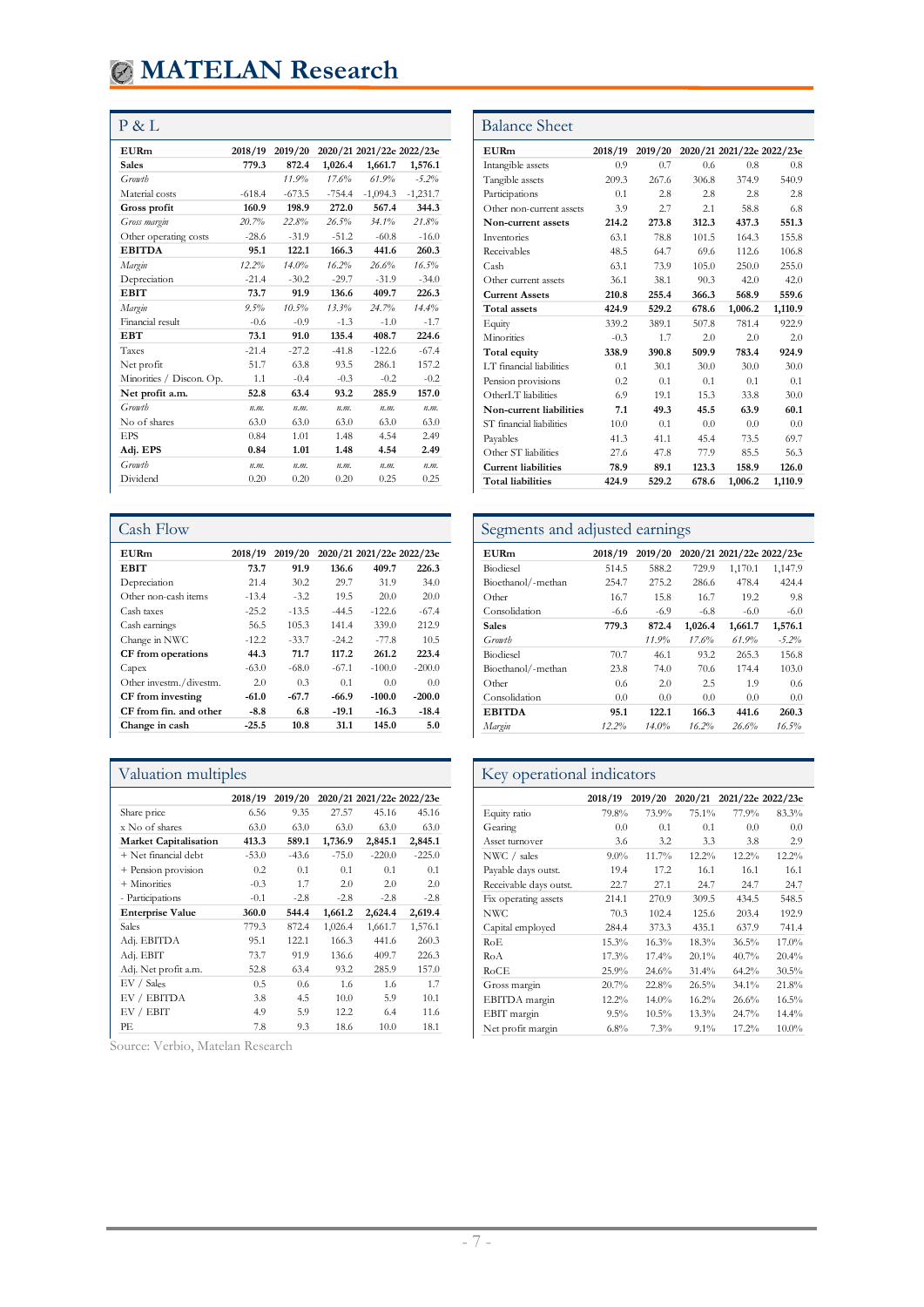## **ADDITIONAL DISCLOSURES**

This report has been prepared by Matelan Research GmbH, Koblenzer Str. 79, 53177 Bonn. All rights are reserved. Copyrights and database rights protection exists in this publication. It may not be reproduced or redistributed without prior express permission of Matelan.

## **(1) Analyst certification**

The analysts responsible for the content of this research report hereby certify that (1) all views expressed in this report accurately reflect their views about any and all of the subject securities or issuers and (2) no part of their compensation was, is or will be directly or indirectly related to the specific recommendation(s) or view(s) of this report.

Matelan may have sent extracts of this research report to the subject company for the purpose of verifying factual accuracy. The information provided by the latter was taken into consideration in the report. However, this entailed no change of the assessment.

### **(2) Disclosures about potential conflicts of interest**

Matelan Research GmbH has/will receive(d) compensation for advisory services provided in the current calendar year from the company under review.

## **(3) Rating definitions**

Security firms use a variety of rating terms and systems. Investors should carefully read the definitions of the rating system used in each research report. In addition, since the research report contains more complete information concerning analyst's views, investors should carefully read the entire research report and not infer its contents from the ratings alone. In any case, ratings (or research) should not be used or relied upon as investment advice. An investor's decision to buy or sell a stock should depend on individual circumstances (such as the investor's existing holdings) and other considerations.

MATELAN Research GmbH uses an absolute rating system, which varies considerably from relative rating systems (such as "Overweight", "Equal Weight" or "Underweight"). Stock ratings are defined as follows:

| Strong Buy: | In the next 6 to 12 months, we expect a potential absolute change in value of over $20\%$ with high |
|-------------|-----------------------------------------------------------------------------------------------------|
|             | forecast certainty.                                                                                 |
| Buv:        | In the next 6 to 12 months, we expect a potential absolute change in value of more than 10%.        |
| Neutral:    | In the next 6 to 12 months, we expect a potential absolute change in value of over $0\%$ up to a    |
|             | maximum of $10\%$ .                                                                                 |
| Reduce:     | In the next 6 to 12 months, we expect a potential absolute negative change in value of up           |
|             | to $-10\%$ .                                                                                        |
| Sell:       | In the next 6 to 12 months, we expect a potential absolute negative change in value of over         |
|             | -10 % with high forecast certainty.                                                                 |

The change in stock price results from the difference between the current share price and the analyst's performance expectations, which are generally based on a fair value calculation performed on the basis of a discounted cash flow model and a key comparison analysis but can also consider other effects such as market sentiment.

## **(4) Rating distribution**

Stock ratings within the coverage universe of MATELAN Research GmbH as of the publication date of this report are distributed as follows:

| Strong Buy: | $33.3\%$ |
|-------------|----------|
| Buy:        | $66.7\%$ |
| Neutral:    | $0.0\%$  |
| Reduce:     | $0.0\%$  |
| Sell:       | $0.0\%$  |

## **(5) Recommendation history**

Stock ratings for the company covered in this report have developed as follows:

| Verbio   |                   |  |  |
|----------|-------------------|--|--|
| Date     | Rating            |  |  |
| 12/05/22 | Strong Buy        |  |  |
| 12/12/18 | Buy               |  |  |
| 09/11/18 | <b>Strong Buy</b> |  |  |
| 12/02/18 | Buy               |  |  |
| 29/03/16 | Neutral           |  |  |
| 05/02/15 | Buy               |  |  |